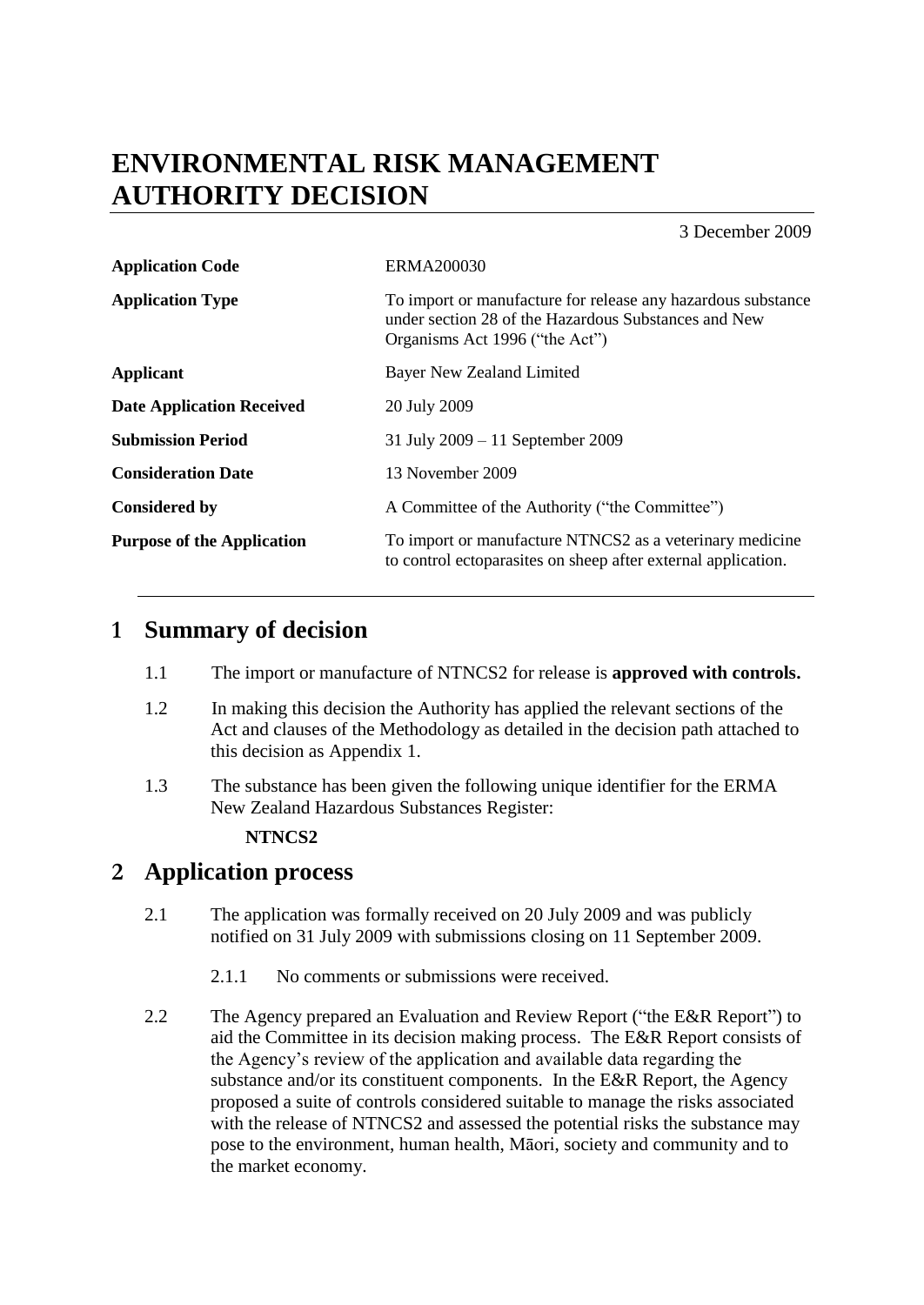- 2.3 The Department of Labour, the New Zealand Food Safety Authority (Agricultural Compounds and Veterinary Medicines (ACVM) Group) and the applicant were given the opportunity to comment on the E&R Report and the controls proposed therein.
- 2.4 No external experts were used in the consideration of this application.
- 2.5 The following members of the Authority considered the application: Ms Helen Atkins (chair) and Dr Valerie Orchard.
- 2.6 The information available to the Committee comprised:
	- $\bullet$ the application; and
	- the E&R Report including a confidential appendix.  $\bullet$

## **3 Consideration**

## **Purpose of the application**

3.1 The purpose of the application is to seek approval for the import and manufacture of NTNCS2 for use as a veterinary medicine to control ectoparasites in sheep.

## **Hazard classification**

3.2 The Agency has classified NTNCS2 as follows:

| <b>Hazardous Property</b>                       | <b>Classification</b> |
|-------------------------------------------------|-----------------------|
| Flammability                                    | 3.1 <sub>D</sub>      |
| Skin Irritancy                                  | 6.3A                  |
| Eye Irritancy                                   | 6.4A                  |
| Reproductive/developmental Toxicity             | 6.8A                  |
| Reproductive/developmental Toxicity             | 6.8C                  |
| via Lactation                                   |                       |
| <b>Target Organ Toxicity</b>                    | 6.9B                  |
| <b>Aquatic Ecotoxicity</b>                      | 9.1A                  |
| Soil Ecotoxicity                                | 9.2B                  |
| <b>Ecotoxicity to Terrestrial Vertebrates</b>   | 9.3B                  |
| <b>Ecotoxicity to Terrestrial Invertebrates</b> | 9.4A                  |

## **Default controls**

3.3 In the E&R Report, the Agency assigned default controls for NTNCS2 based on its hazardous properties as set out in the HSNO Regulations. The default controls were used as a reference for evaluation of the application in the E&R Report. The default controls are listed in Appendix 3 of the E&R Report and have not been reproduced here.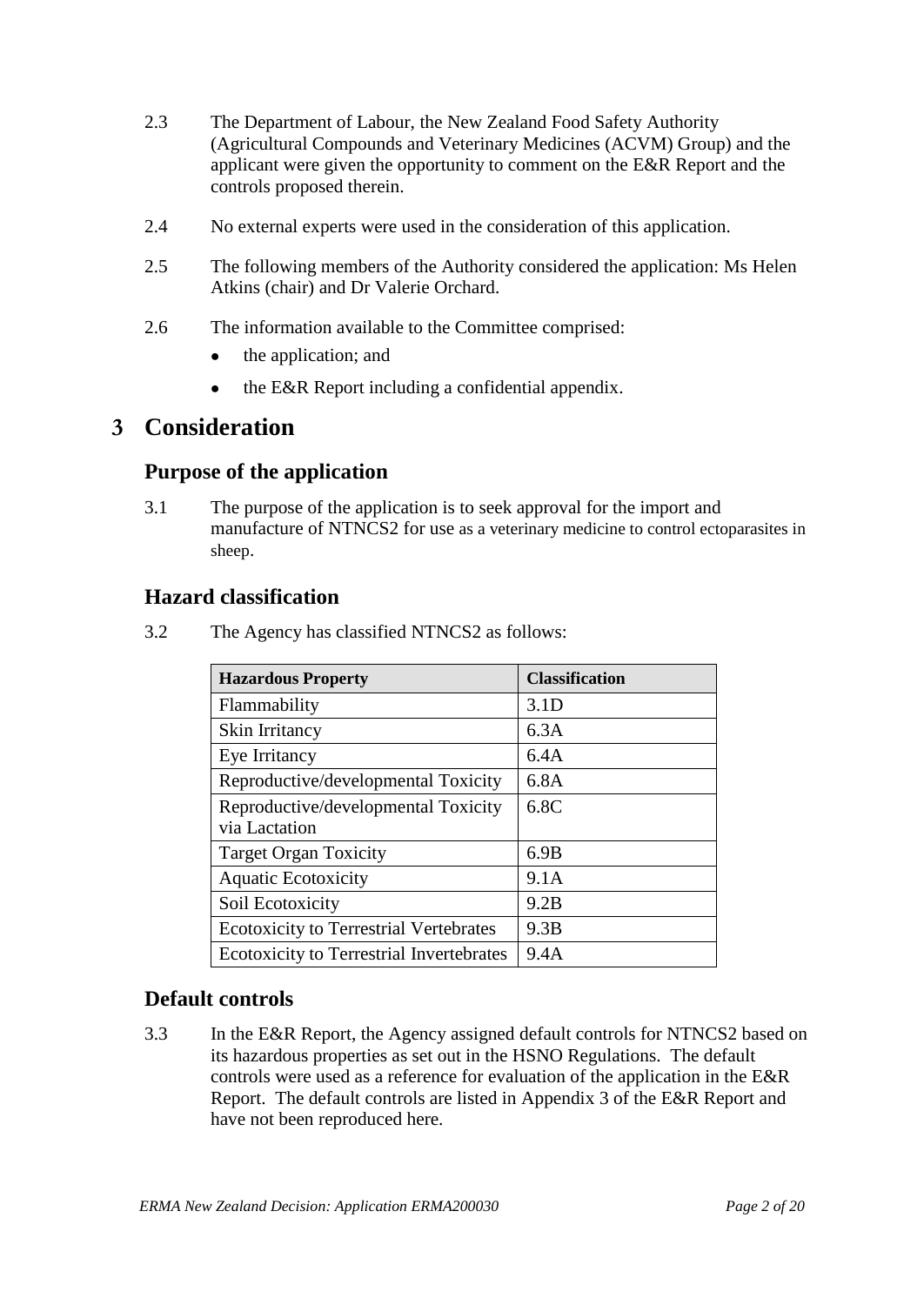## **Identification of the potentially non-negligible risks, costs and benefits of the substance**

3.4 In its evaluation of NTNCS2, the Agency identified potentially significant, and therefore non-negligible, risks, costs and benefits associated with the NTNCS2.

## *Potentially non-negligible risks*

3.5 The Agency considers that the potentially non-negligible risks associated with NTNCS2 relate to the substance"s hazardous properties as set out in paragraph 3.2 above. These risks arise during all phases of its lifecycle.

## *Potentially non-negligible costs*

3.6 The costs and risks were assessed together in an integrated fashion in the Agency"s assessment.

## *Potentially non-negligible benefits*

- 3.7 The applicant claims that the import and manufacture of NTNCS2 will provide the following benefits:
	- the availability of NTNCS2 will provide farmers with a cost-efficient environmentally-sustainable approach to controlling ectoparasites on sheep; and
	- NTNCS2 is not an organophosphate and this may create some benefit for the environment by replacing some of the older organophosphate based products that are currently used for fly strike.

## **Assessment of the potentially non-negligible risks and costs of the substance**

- 3.8 Taking into account the Agency"s assessment of the potentially non-negligible risks and costs associated with NTNCS2 in New Zealand, the Committee considers that:
	- the risks to human health and safety arising from the effects associated  $\bullet$ with NTNCS2 are negligible;
	- the risks to the environment arising from the effects associated with NTNCS2 are negligible;
	- significant adverse impacts on the social or economic environment with  $\bullet$ the controlled use of NTNCS2 are not anticipated;
	- it is unlikely that NTNCS2 could have a significant impact on Māori  $\bullet$ culture or traditional relationships with ancestral lands, water, sites, wāhi tapu, valued flora and fauna or other taonga;
	- there is no evidence to suggest that the controlled use of NTNCS2 will breach the principles of the Treaty of Waitangi.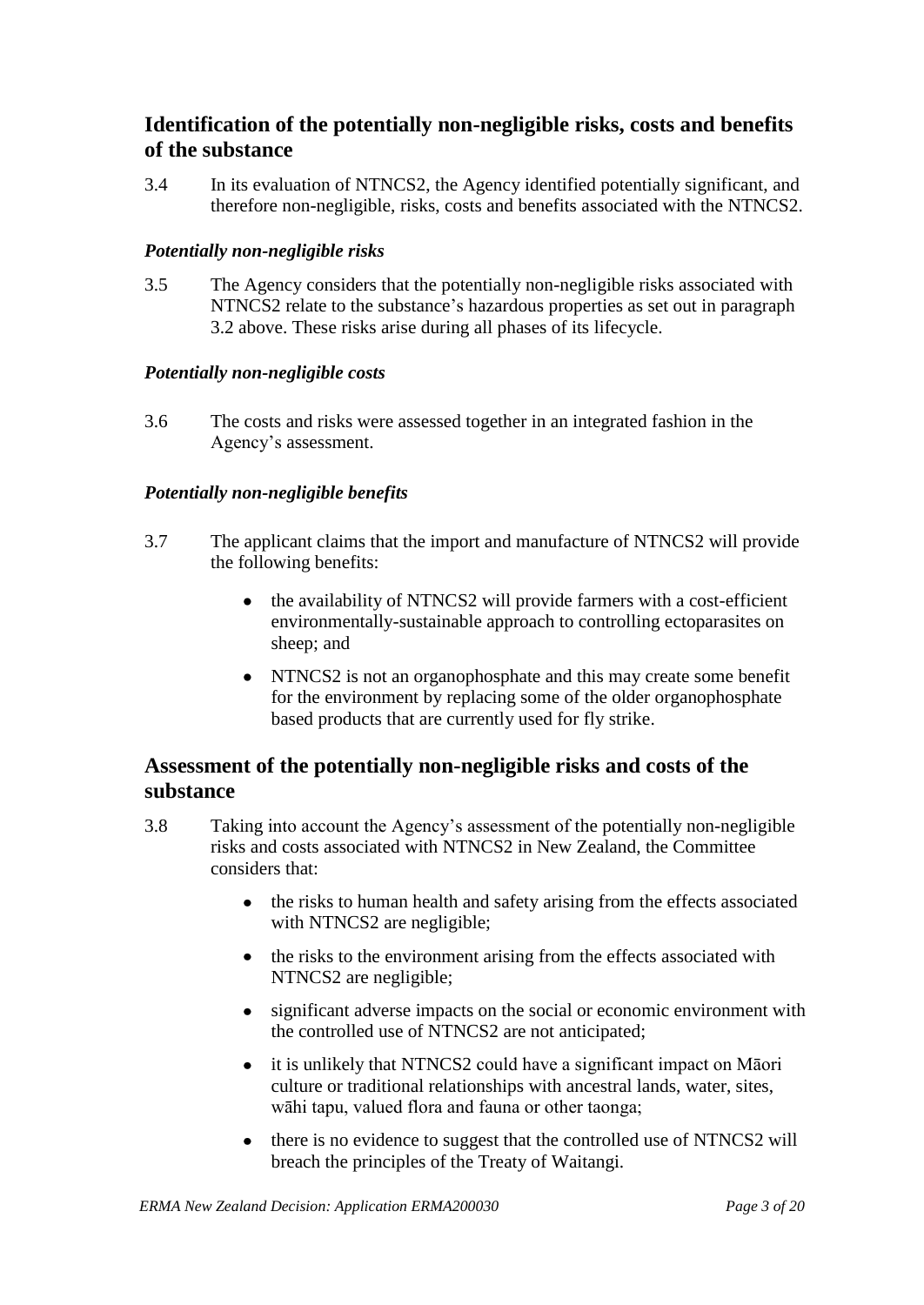# **4 Variations to default controls and setting of exposure limits**

4.1 A number of variations to the default controls for NTNCS2 were proposed in the E&R Report. These variations and the setting of exposure limits and application rates are discussed below.

## **Setting of exposure limits and application rates**

- 4.2 Control **T1** relates to the requirement to limit public exposure to toxic substances by the setting of Tolerable Exposure Limits (TELs), which are derived from Acceptable Daily Exposure (ADE) values. **No ADE, PDE or TEL values are set** for NTNCS2 at this time.
- 4.3 Control **T2** relates to the requirement to limit worker exposure to toxic substances by the setting of Workplace Exposure Standards (WESs). **WES values are set** for components D, E and F of NTNCS2.
- 4.4 Control **E1** relates to the requirements to limit exposure of non-target organisms in the environment through the setting of Environmental Exposure Limits (EELs). **No EEL values are set** at this time for NTNCS2 and the default values are **deleted.**
- 4.5 Control **E2** relates to the requirement to set an application rate for a class 9 substance that is to be sprayed on an area of land (or air or water) and for which an EEL has been set. As the substance is not intended for application to an area of land and no EEL has been set, this control has been **deleted**.

## **Additions and modifications to controls**

- 4.6 The Committee notes that the risk assessment has been undertaken on the basis that the substance is administered as a veterinary medicine. Accordingly, the Committee considers that the approval should be restricted to the use of the substance as a veterinary medicine. An additional control which adds this restriction is shown in Table 2.1 of Appendix 2.
- 4.7 The Committee notes that the specified controls do not address the risks associated with stationary container systems, nor do they allow for dispensation where it is unnecessary for any associated pipework to have secondary containment. They also do not address all the risks associated with the unintended ignition of flammable substances. Accordingly, the Committee considers that the application of controls addressing these risks will be more effective than the specified (default) controls in terms of their effect on the management, use and risks of the substance. The revised controls are shown in Table 2.1 of Appendix 2.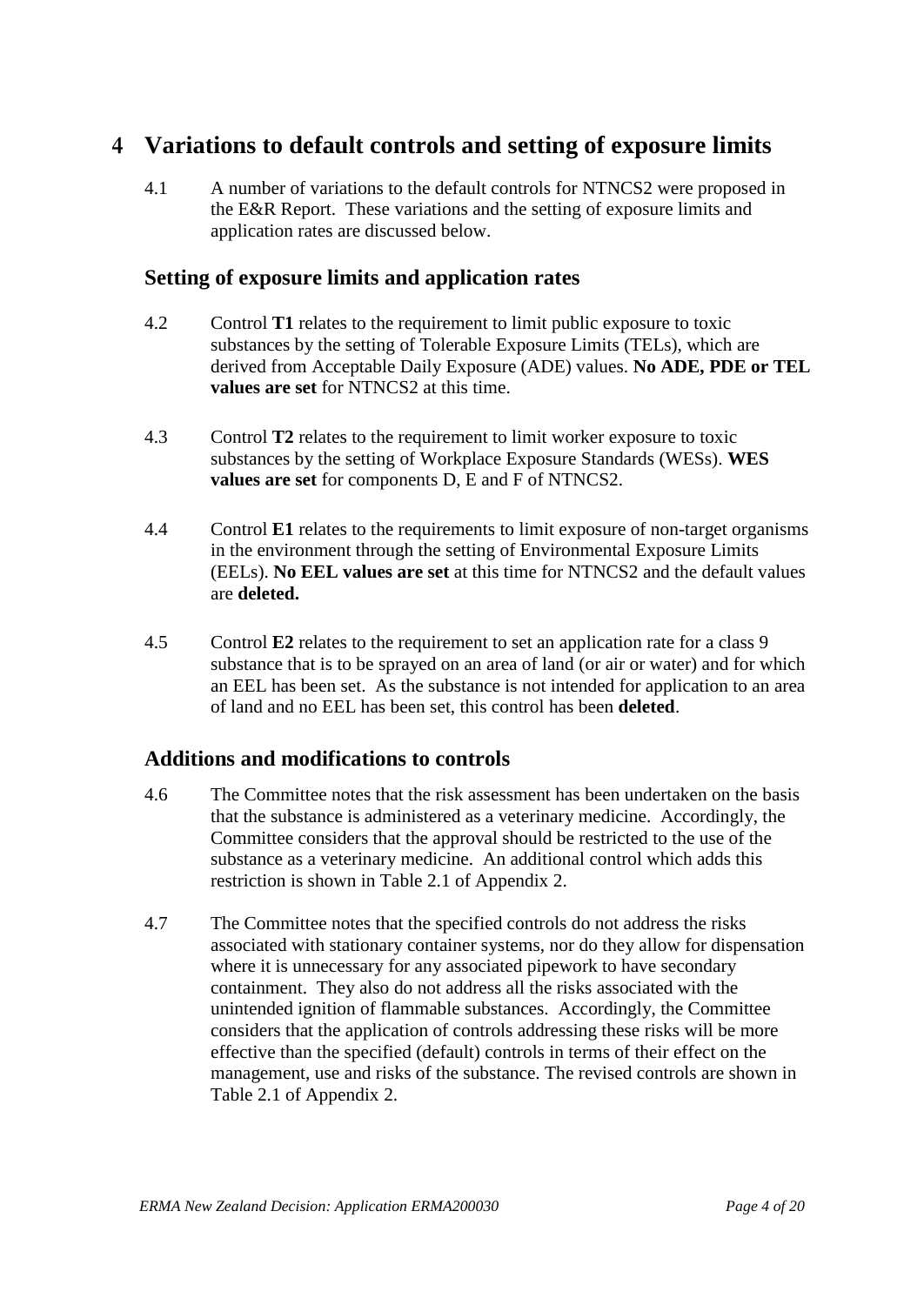4.8 Control **I16**<sup>1</sup> includes a requirement to identify certain toxic components on product labels. The Committee, consistent with the guidance provided by the Global Harmonised System (GHS), considers that regulation 25(e) should be varied such that the concentration cut-offs that apply to a component with a hazard classification of 6.5, 6.6, 6.7, 6.8 or 6.9, for the purpose of triggering this requirement, are as follows:

| <b>HSNO Classification of Component</b> | <b>Concentration Cut-off for Label</b><br>$(\%)$ |
|-----------------------------------------|--------------------------------------------------|
| 6.5A, 6.5B                              | $0.1^2$                                          |
| 6.6A, 6.7A                              | 0.1                                              |
| 6.6B, 6.7B                              |                                                  |
| 6.8A, 6.8C                              | 0.3                                              |
| 6.8B                                    | 3                                                |
| 6.9A, 6.9B                              | 10                                               |

- 4.9 Control **E3** relates to the requirement to protect bees. As the substance is intended for use as a pour-on for animals, the Committee considers that the risks to bees are minimal. Thus, this control is **deleted**.
- 4.10 Controls **E7** and **AH1** relate to requirements for ecotoxic substances to be under the control of an approved handler. The Committee considers that these controls are not relevant for NTNCS2, given that the substance is not used in a wide dispersive manner and is consequently of a lesser risk to the environment. Thus, these controls are **deleted**.
- 4.11 Control **TR1** relates to the requirements for a substance to be tracked and is triggered for NTNCS2 only by virtue of its ecotoxicity. Consequently, the Committee considers that tracking the substance would be unduly onerous, as the key risks can be managed through other controls such as packaging, labelling and emergency management requirements. Thus, this control is **deleted**.
- 4.12 The Committee has combined the following controls as they relate to the same requirements:
	- 4.12.1 Controls **F2** and **T7** which relate to restrictions on carriage of hazardous substances on passenger service vehicles.
	- 4.12.2 Controls **T3** and **E5** which relate to requirements to keep records of use.

 $\overline{a}$ 

<sup>&</sup>lt;sup>1</sup> Regulation 25 of the Hazardous Substances (Identification) Regulations 2001

<sup>&</sup>lt;sup>2</sup> Identification of sensitising components may be required below the 0.1% level if a lower value has been used for classification.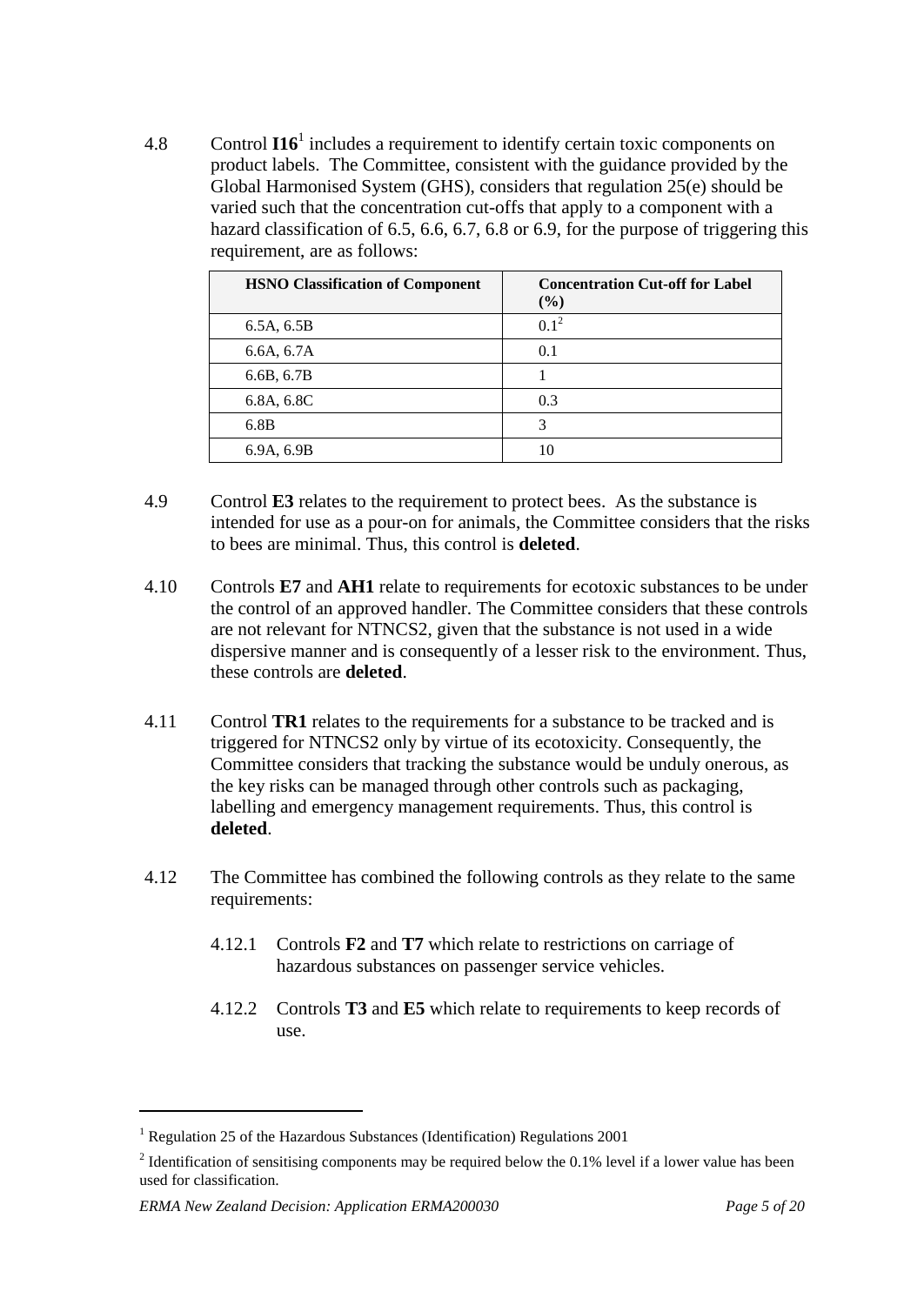- 4.12.3 Controls **T4** and **E6** which relate to requirements for equipment used to handle hazardous substances.
- 4.12.4 Controls **P13** and **P15** which relate to requirements for packaging hazardous substances.
- 4.12.5 Controls **D2**, **D4** and **D5** which relate to requirements for disposal of NTNCS2.

# **5 Overall evaluation of risks and costs**

5.1 On the basis of the assessment of risks and costs and taking into account the controls imposed, including the additional controls, the Committee considers that NTNCS2 poses negligible risks and costs to the environment and to human health.

## **6 Review of controls for cost-effectiveness**

- 6.1 The Committee considers that the proposed controls are the most cost-effective means of managing the identified potential risks and costs associated with this application.
- 6.2 The applicant was given an opportunity to comment on the proposed controls as set out in the E&R Report. The applicant made no comments on the proposed controls.

# **7 Comparison of risks, cost and benefits**

- 7.1 As the Committee considers that the risks to the environment and human health are negligible with the controls in place, the Committee may approve the manufacture or import for release of NTNCS2 if it is evident that the benefits associated with the substances outweigh the costs.
- 7.2 As no costs not associated with risks have been identified, the Committee is satisfied that the potential benefits associated with the substance outweigh the costs.

# **8 Recommendations**

8.1 The Committee recommends that, should inappropriate or accidental use, transport or disposal of NTNCS2 result in the contamination of waterways, the appropriate authorities, including the relevant iwi authorities in the region, should be notified. This action should include advising them of the contamination and the measures taken in response.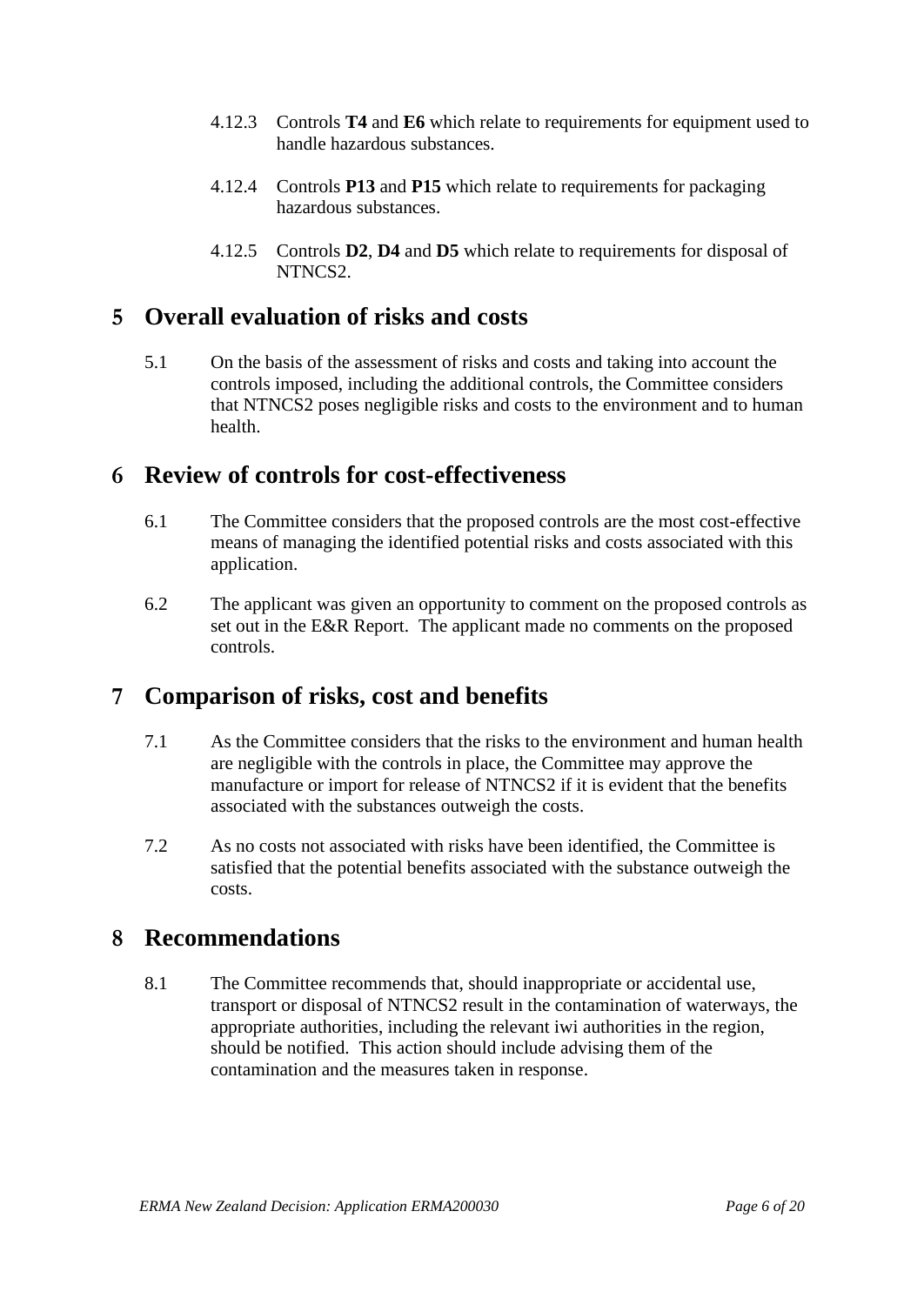# **9 Environmental user charges**

9.1 The Committee considers that the application of controls to NTNCS2 will provide an effective means of managing risks associated with this substance. At this time no consideration has been given to whether or not environmental charges should be applied to this substance as an alternative or additional means of achieving effective risk management.

# **10 Confirmation and setting of controls**

10.1 The controls listed in Appendix 2 will apply to NTNCS2.

# **11 Decision**

- 11.1 The Committee determines that:
	- 11.1.1 NTNCS2 has the following hazard classifications:

| <b>Hazardous Property</b>                                   | <b>Classification</b> |
|-------------------------------------------------------------|-----------------------|
| Flammability                                                | 3.1 <sub>D</sub>      |
| Skin Irritancy                                              | 6.3A                  |
| Eye Irritancy                                               | 6.4A                  |
| Reproductive/developmental<br>Toxicity                      | 6.8A                  |
| Reproductive/developmental<br><b>Toxicity via Lactation</b> | 6.8C                  |
| <b>Target Organ Toxicity</b>                                | 6.9B                  |
| <b>Aquatic Ecotoxicity</b>                                  | 9.1A                  |
| Soil Ecotoxicity                                            | 9.2B                  |
| <b>Ecotoxicity to Terrestrial</b><br>Vertebrates            | 9.3B                  |
| <b>Ecotoxicity to Terrestrial</b><br>Invertebrates          | 9.4A                  |

- 11.1.2 The positive effects of NTNCS2 outweigh the adverse effects.
- 11.1.3 The importation or manufacture and release of the hazardous substance, NTNCS2, is thus **approved** with controls as listed in Appendix 2.

Ms Helen Atkins Date: 3 December 2009

**Chair** 

**ERMA New Zealand Approval Code: HSR100103**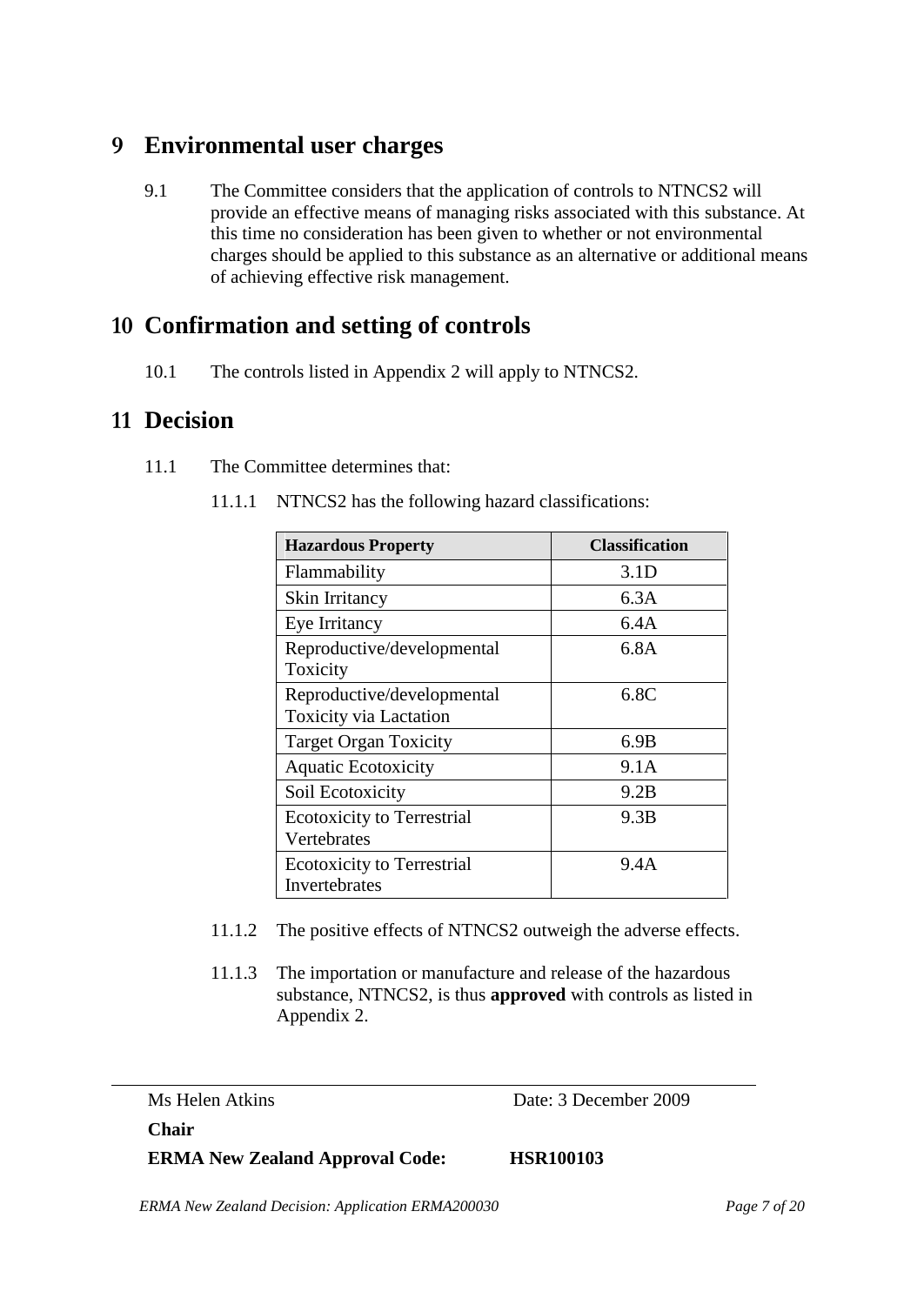# **Appendix 1: Decision Path**

# **Context**

This decision path describes the decision-making process for applications to **import or manufacture a hazardous substance**. These applications are made under section 28 of the HSNO Act, and determined under section 29 of the Act.

# **Introduction**

The purpose of the decision path is to provide the Authority with guidance so that **all relevant matters** in the HSNO Act and the Methodology have been addressed. It does not attempt to direct the weighting that the Authority may decide to make on individual aspects of an application.

In this document 'section' refers to sections of the HSNO Act, and 'clause' refers to clauses of the HSNO (Methodology) Order 1998 "(the Methodology").

The decision path has two parts –

**Flowchart** (a logic diagram showing the process prescribed in the Methodology and the HSNO Act to be followed in making a decision), and

**Explanatory notes** (discussion of each step of the process).

Of necessity the words in the boxes in the flowchart are brief, and key words are used to summarise the activity required. The explanatory notes provide a more comprehensive description of each of the numbered items in the flowchart, and describe the processes that should be followed to achieve the described outcome.

**For proper interpretation of the decision path it is important to work through the flowchart in conjunction with the explanatory notes.**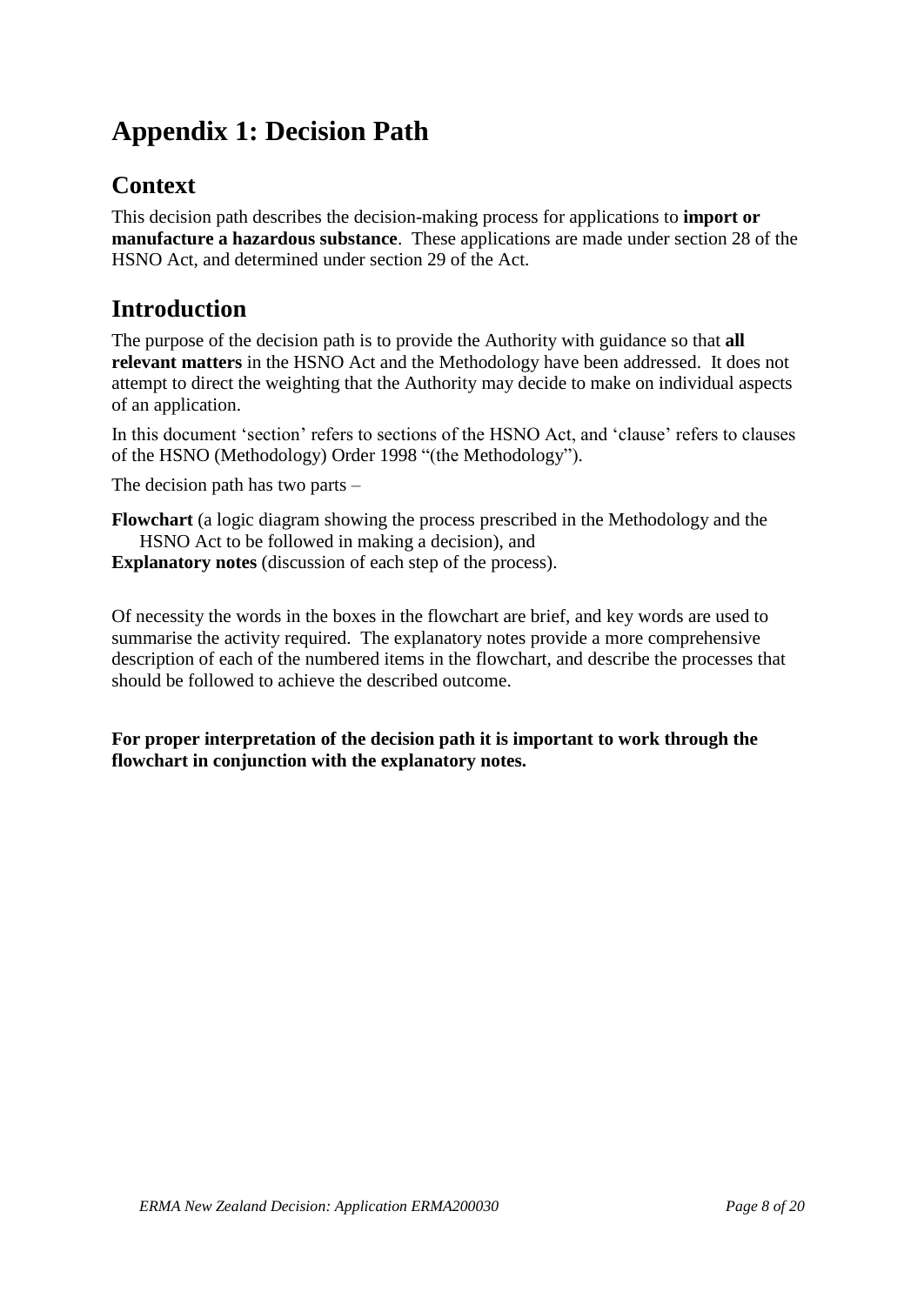# **Figure 1 FLOWCHART**

## **Decision path for applications to import or manufacture a hazardous substance, application made under section 28 of the Act and determined under section 29.**

For proper interpretation of the decision path it is important to work through the flowchart in conjunction with the explanatory notes

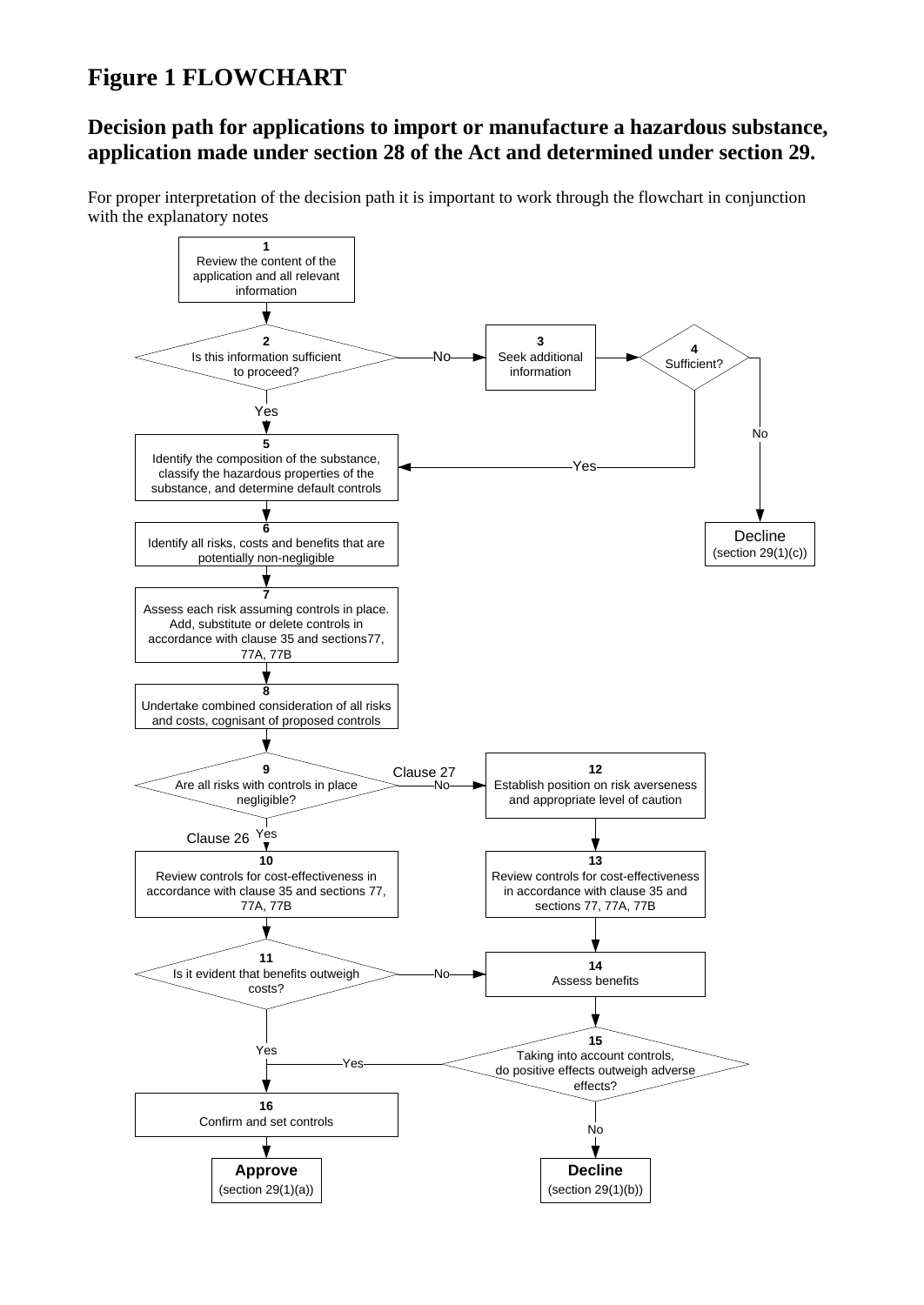# **Figure 1 EXPLANATORY NOTES**

#### **Item 1: Review the content of the application and all relevant information**

Review the application, the E&R Report, and information received from experts and that provided in submissions (where relevant) in terms of section 28(2) of the Act and clauses 8, 15, 16 and 20 of the Methodology.

## **Item 2: Is this information sufficient to proceed?**

Review the information and determine whether or not there is sufficient information available to make a decision.

The Methodology (clause 8) states that the information used by the Authority in evaluating applications shall be that which is appropriate and relevant to the application. While the Authority will consider all relevant information, its principal interest is in information which is significant to the proper consideration of the application; ie information which is "necessary and sufficient" for decisionmaking.

## **Item 3: (if no) Seek additional information**

If there is not sufficient information then additional information may need to be sought from the applicant, the Agency or other parties/experts under section 58 of the Act (clause 23 of the Methodology).

## **Item 4 Sufficient?**

1

When additional information has been sought, has this been provided, and is there now sufficient information available to make a decision?

If the Authority is not satisfied that it has sufficient information for consideration, then the application must be declined under section  $29(1)(c)$ .

## **Item 5: (If 'yes' from item 2 or from item 4) Identify the composition of the substance, classify the hazardous properties, and determine default controls**

Identify the composition of the substance, and establish the hazard classifications for the identified substance.

Determine the default controls for the specified hazardous properties using the regulations "toolbox".

## **Item 6: Identify all risks, costs and benefits that are potentially non-negligible<sup>3</sup>**

<sup>&</sup>lt;sup>3</sup> Relevant effects are **marginal effects**, or the changes that will occur as a result of the substance being available. Financial costs associated with preparing and submitting an application are not marginal effects and are not effects of the substance(s) and are therefore not taken into account in weighing up adverse and positive effects. These latter types of costs are sometimes called "sunk" costs since they are incurred whether or not the application is successful.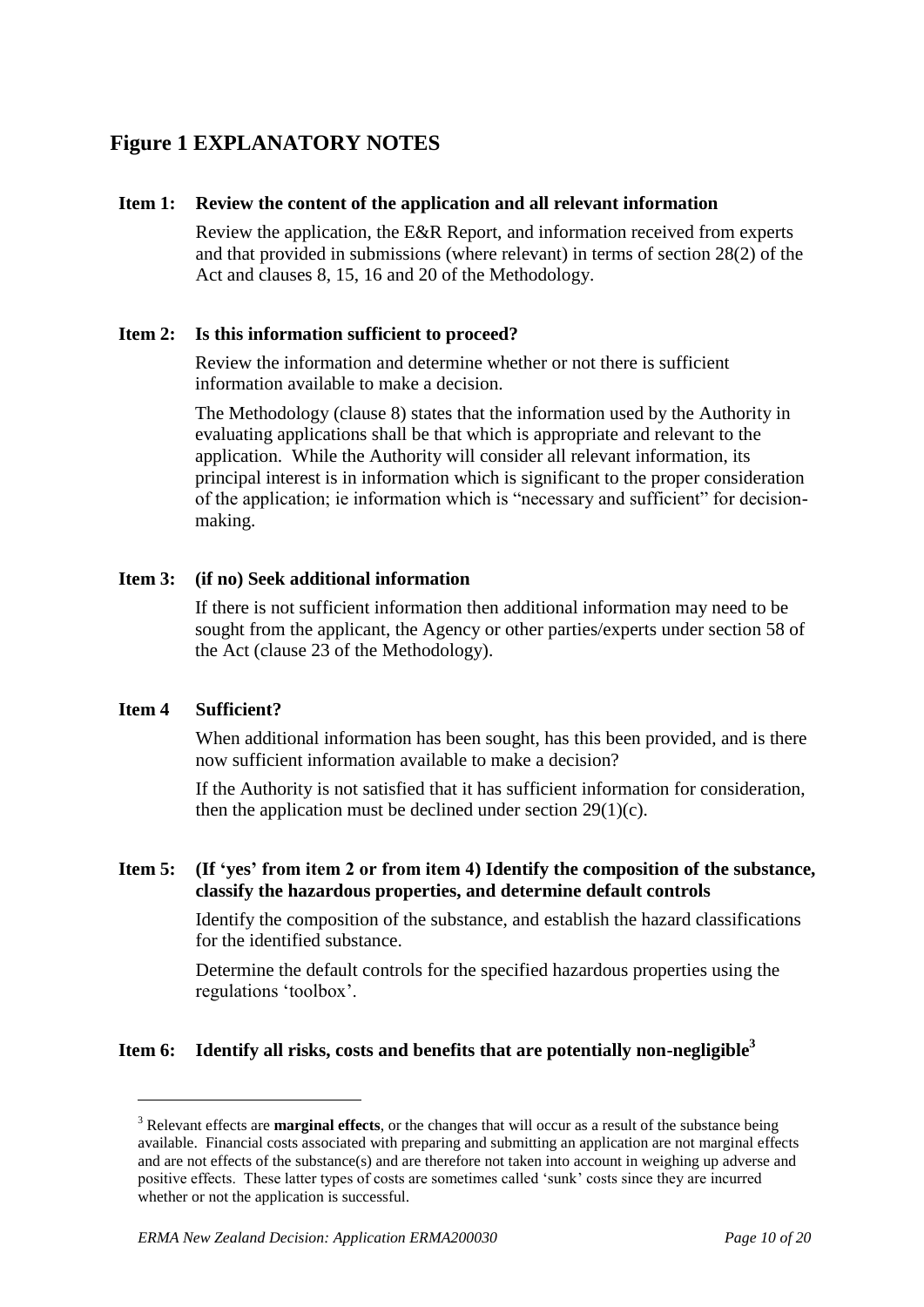Costs and benefits are defined in the Methodology as the value of particular effects (clause 2). However, in most cases these "values" are not certain and have a likelihood attached to them. Thus costs and risks are generally linked and may be addressed together. If not, they will be addressed separately. Examples of costs that might not be obviously linked to risks are direct financial costs that cannot be considered as "sunk" costs (see footnote 1). Where such costs arise and they have a market economic effect they will be assessed in the same way as risks, but their likelihood of occurrence will be more certain (see also item 11).

Identification is a two step process that scopes the range of possible effects (risks, costs and benefits).

Step 1: Identify all possible risks and costs (adverse effects) and benefits (positive effects) associated with the approval of the substance(s), and based on the range of areas of impact described in clause 9 of the Methodology and sections 5 and  $\vec{6}$  of the Act<sup>4</sup>. Consider the effects of the substance through its lifecycle (clause 11) and include the likely effects of the substance being unavailable (sections  $29(1)(a)(iii)$  and  $29(1)(b)(iii)$ .

> Relevant costs and benefits are those that relate to New Zealand and those that would arise as a consequence of approving the application (clause 14).

Consider short term and long term effects.

Identify situations where risks and costs occur in one area of impact or affect one sector and benefits accrue to another area or sector; that is, situations where risks and costs do not have corresponding benefits.

Step 2: Document those risks, costs and benefits that can be readily concluded to be negligible<sup>5</sup>, and eliminate them from further consideration.

> Note that where there are costs that are not associated with risks some of them may be eliminated at this scoping stage on the basis that the financial cost represented is very small and there is no overall effect on the market economy.

## **Item 7: Assess each risk assuming controls in place. Add, substitute or delete controls in accordance with clause 35 and sections 77, 77A and 77B of the Act.**

The assessment of potentially non-negligible risks and costs should be carried out in accordance with clauses 12, 13, 15, 22, 24, 25, and 29 to 32 of the Methodology. The assessment is carried out with the default controls in place.

<u>.</u>

<sup>&</sup>lt;sup>4</sup> Effects on the natural environment, effects on human health and safety, effects on Maori culture and traditions, effects on society and community, effects on the market economy.

<sup>5</sup> Negligible effects are defined in the Annotated Methodology as "Risks which are of such little significance in terms of their likelihood and effect that they do not require active management and/or after the application of risk management can be justified by very small levels of benefits.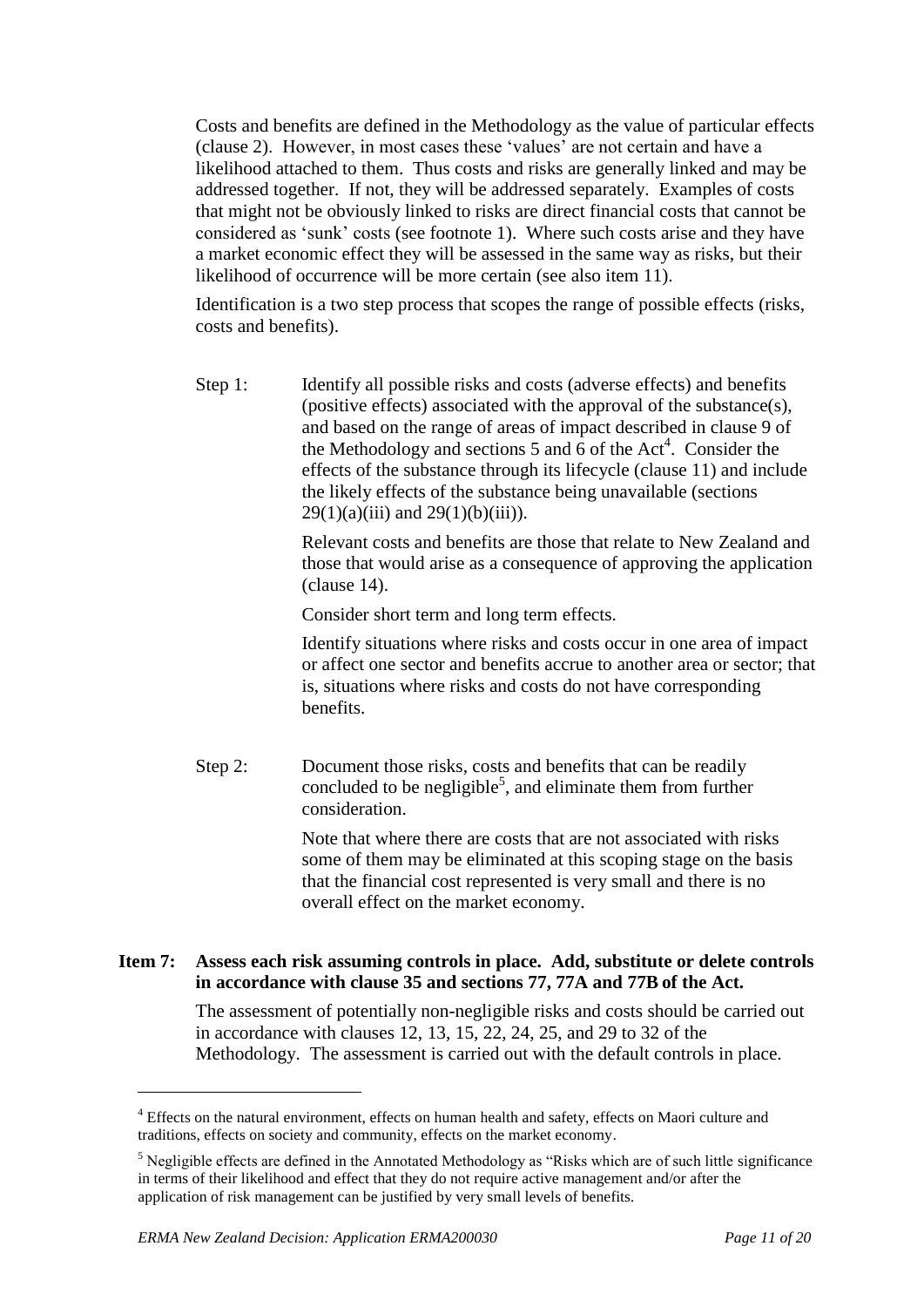Assess each potentially non-negligible risk and cost estimating the magnitude of the effect if it should occur and the likelihood of it occurring. Where there are non-negligible financial costs that are not associated with risks then the probability of occurrence (likelihood) may be close to 1. Relevant information provided in submissions should be taken into account.

The distribution of risks and costs should be considered, including geographical distribution and distribution over groups in the community, as well as distribution over time. This information should be retained with the assessed level of risk/cost.

This assessment includes consideration of how cautious the Authority will be in the face of uncertainty (section 7). Where there is uncertainty, it may be necessary to estimate scenarios for lower and upper bounds for the adverse effect as a means of identifying the range of uncertainty (clause 32). It is also important to bear in mind the materiality of the uncertainty and how significant the uncertainty is for the decision (clause  $29(a)$ ).

Consider the Authority"s approach to risk (clause 33 of the Methodology) or how risk averse the Authority should be in giving weight to the residual risk, where residual risk is the risk remaining after the imposition of controls.

See ERMA New Zealand report 'Approach to Risk' for further guidance<sup>6</sup>.

Where it is clear that residual risks are non-negligible and where appropriate controls are available, add substitute or delete controls in accordance with sections 77 and 77A of the Act to reduce the residual risk to a tolerable level. If the substance has toxic or ecotoxic properties, consider setting exposure limits under section 77B. While clause 35 is relevant here, in terms of considering the costs and benefits of changing the controls, it has more prominence in items 10 and 13

If changes are made to the controls at this stage then the approach to uncertainty and the approach to risk must be revisited.

## **Item 8: Undertake combined consideration of all risks and costs, cognisant of proposed controls**

Once the risks and costs have been assessed individually, if appropriate consider all risks and costs together as a "basket" of risks/costs. This may involve combining groups of risks and costs as indicated in clause 34(a) of the Methodology where this is feasible and appropriate, or using other techniques as indicated in clause 34(b). The purpose of this step is to consider the interactions between different effects and determine whether these may change the level of individual risks.

## **Item 9: Are all risks with controls in place negligible?**

Looking at individual risks in the context of the 'basket' of risks, consider whether all of the residual risks are negligible.

<u>.</u>

<sup>&</sup>lt;sup>6</sup> <http://www.ermanz.govt.nz/resources/publications/pdfs/ER-OP-03-02.pdf>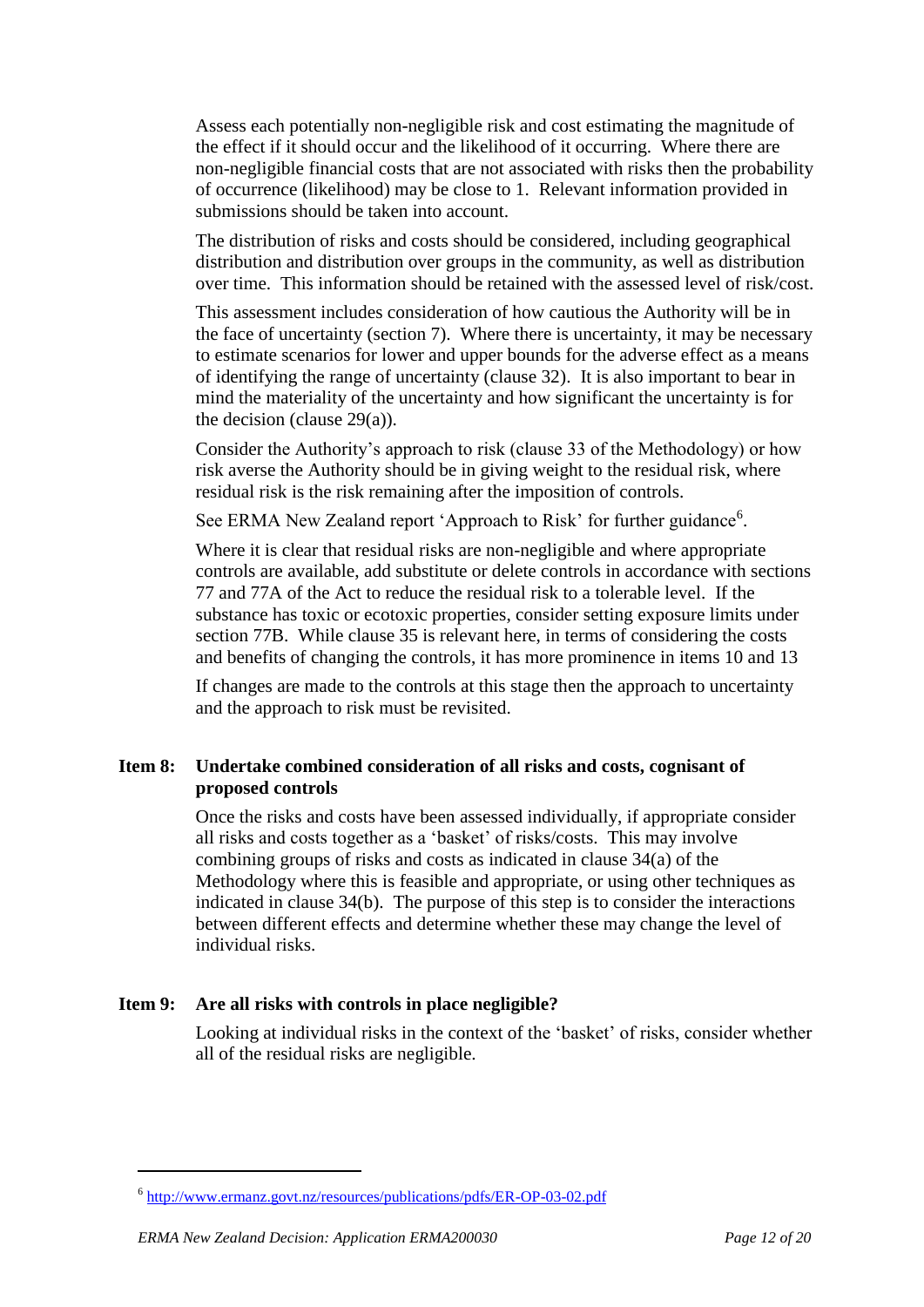

**10:**

1

## **(from item 9 - if 'yes') Review controls for cost-effectiveness in accordance with clause 35 and sections 77, 77A and 77B**

Where all risks are negligible the decision must be made under clause 26 of the Methodology.

Consider the practicality and cost-effectiveness of the proposed individual controls and exposure limits (clause 35). Where relevant and appropriate, add, substitute or delete controls whilst taking into account the view of the applicant, and the costeffectiveness of the full package of controls.

#### **Item Is it evident that benefits outweigh costs?**

**11:** Risks have already been determined to be negligible (item 9). In the unusual circumstance where there are non-negligible costs that are not associated with risks they have been assessed in item 7.

> Costs are made up of two components: internal costs or those that accrue to the applicant, and external costs or those that accrue to the wider community.

Consider whether there are any non-negligible external costs that are not associated with risks.

If there are no external non-negligible costs then external benefits outweigh external costs. The fact that the application has been submitted is deemed to demonstrate existence of internal or private net benefit, and therefore total benefits outweigh total costs<sup>7</sup>. As indicated above, where risks are deemed to be negligible, and the only identifiable costs resulting from approving an application are shown to accrue to the applicant, then a cost-benefit analysis will not be required. The act of an application being lodged will be deemed by the Authority to indicate that the applicant believes the benefits to be greater than the costs.

However, if this is not the case and there are external non-negligible costs then all benefits need to be assessed (via item 14).

 $7$ Technical guide 'risks, costs and benefits' page 6 - note that, where risks are negligible and the costs accrue only to the applicant, no explicit cost benefit analysis is required. In effect, the authority takes the act of making an application as evidence that the benefits outweigh the costs". See also protocol series 1 "general requirements for the identification and assessment of risks, costs, and benefits".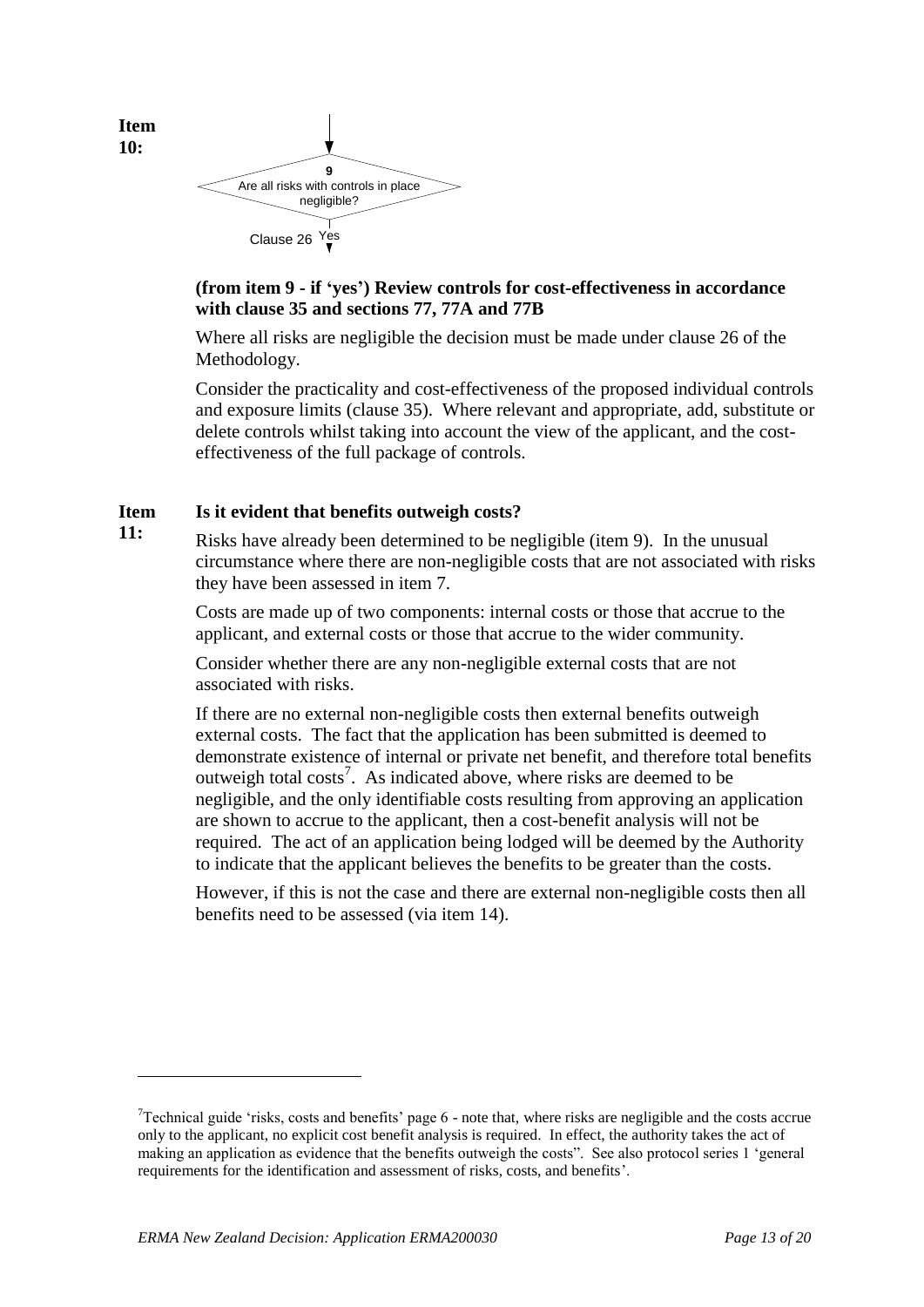

**12:**

## **(from item 9 - if 'no') Establish Authority's position on risk averseness and appropriate level of caution**

Although 'risk averseness' (approach to risk, clause 33) is considered as a part of the assessment of individual risks, it is good practice to consolidate the view on this if several risks are non-negligible. This consolidation also applies to the consideration of the approach to uncertainty (section 7)

#### **Item 13: Review controls for cost-effectiveness in accordance with clause 35 and sections 77, 77A and 77B**

This constitutes a decision made under clause 27 of the Methodology (taken in sequence from items 9 and 12).

Consider whether any of the non-negligible risks can be reduced by varying the controls in accordance with sections 77 and 77A of the Act, or whether there are available more cost-effective controls that achieve the same level of effectiveness (section  $77A(4)(b)$  and clause  $35(a)$ ).

Where relevant and appropriate, add, substitute or delete controls whilst taking into account the views of the applicant (clause 35(b)), and making sure that the total benefits that result from doing so continue to outweigh the total risks and costs that result.

As for item 7, if the substance has toxic or ecotoxic properties, consider exposure limits under section 77B.

#### **Item (if 'no' from item 11 or in sequence from item 13) Assess benefits**

**14:** Assess benefits or positive effects in terms of clause 13 of the Methodology.

> Since benefits are not certain, they are assessed in the same way as risks. Thus the assessment involves estimating the magnitude of the effect if it should occur and the likelihood of it occurring. This assessment also includes consideration of the Authority"s approach to uncertainty or how cautious the Authority will be in the face of uncertainty (section 7). Where there is uncertainty, it may be necessary to estimate scenarios for lower and upper bounds for the positive effect.

> An understanding of the distributional implications of a proposal is an important part of any consideration of costs and benefits, and the distribution of benefits should be considered in the same way as for the distribution of risks and costs. The Authority will in particular look to identify those situations where the beneficiaries of an application are different from those who bear the costs<sup>8</sup>. This is important not only for reasons related to fairness but also in forming a view of just how robust any claim of an overall net benefit might be. It is much more difficult to sustain a claim of an overall net benefit if those who enjoy the benefits are

1

<sup>&</sup>lt;sup>8</sup> This principle derives from Protocol Series 1, and is restated in the Technical Guide 'Risks, Costs and Benefits'.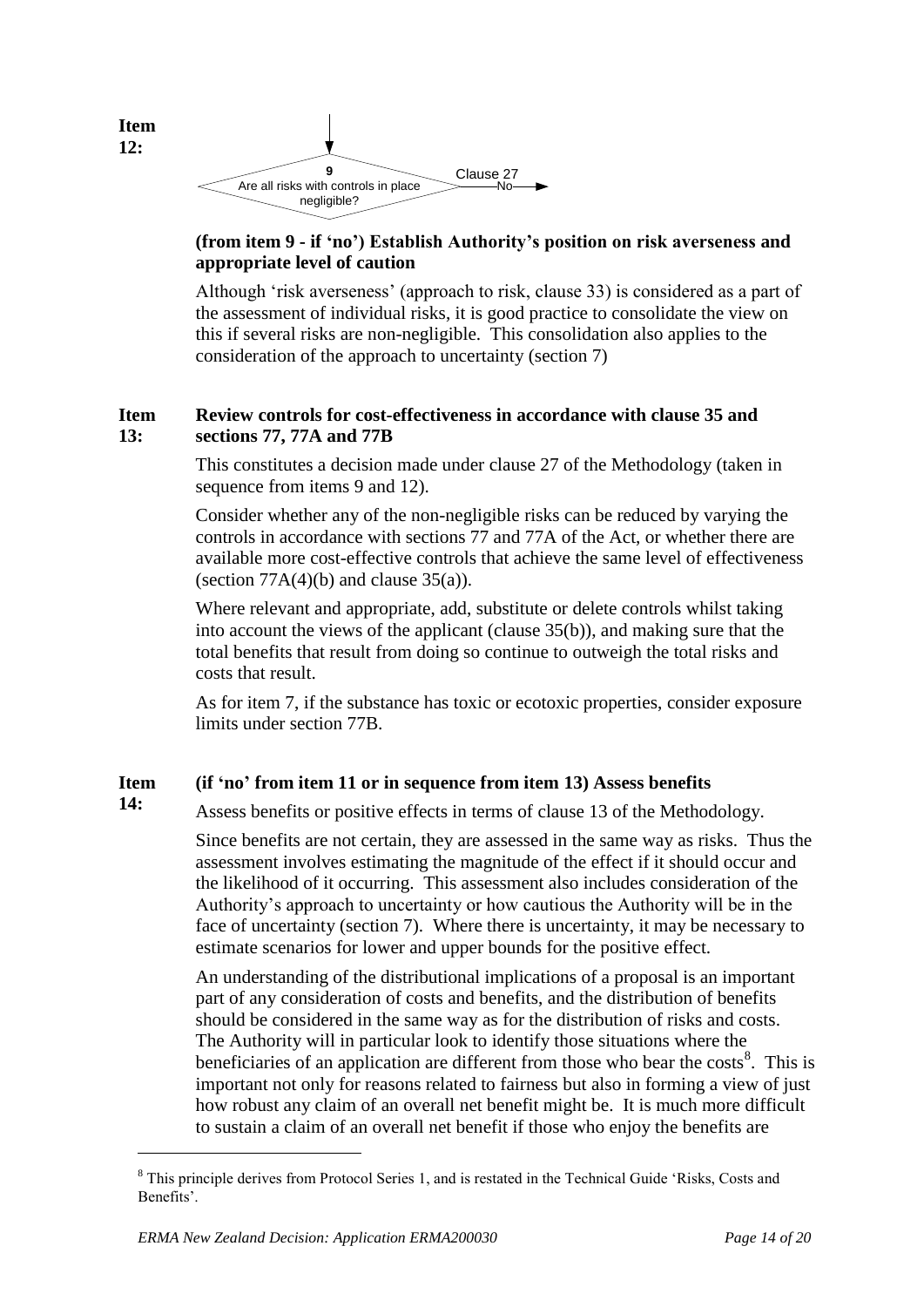different to those who will bear the costs. Thus where benefits accrue to one area or sector and risks and costs are borne by another area or sector then the Authority may choose to be more risk averse and to place a higher weight on the risks and costs.

As for risks and costs, the assessment is carried out with the default controls in place.

#### **Item Taking into account controls, do positive effects outweigh adverse effects?**

**15:**

In weighing up positive and adverse effects, consider clause 34 of the Methodology. Where possible combine groups of risks, costs and benefits or use other techniques such as dominant risks and ranking of risks. The weighing up process takes into account controls proposed in items 5, 7, 10 and/or 13.

Where this item is taken in sequence from items 12, 13 and 14 (i.e. risks are not negligible) it constitutes a decision made under clause 27 of the Methodology.

Where this item is taken in sequence from items 9, 10, 11 and 14 (i.e. risks are negligible, and there are external non-negligible costs) it constitutes a decision made under clause 26 of the Methodology.



## **(if 'yes' from items 11 or 15) Confirm and set controls**

Controls have been considered at the earlier stages of the process (items 5, 7, 10 and/or 13). The final step in the decision-making process brings together all the proposed controls, and reviews them for overlaps, gaps and inconsistencies. Once these have been resolved the controls are confirmed.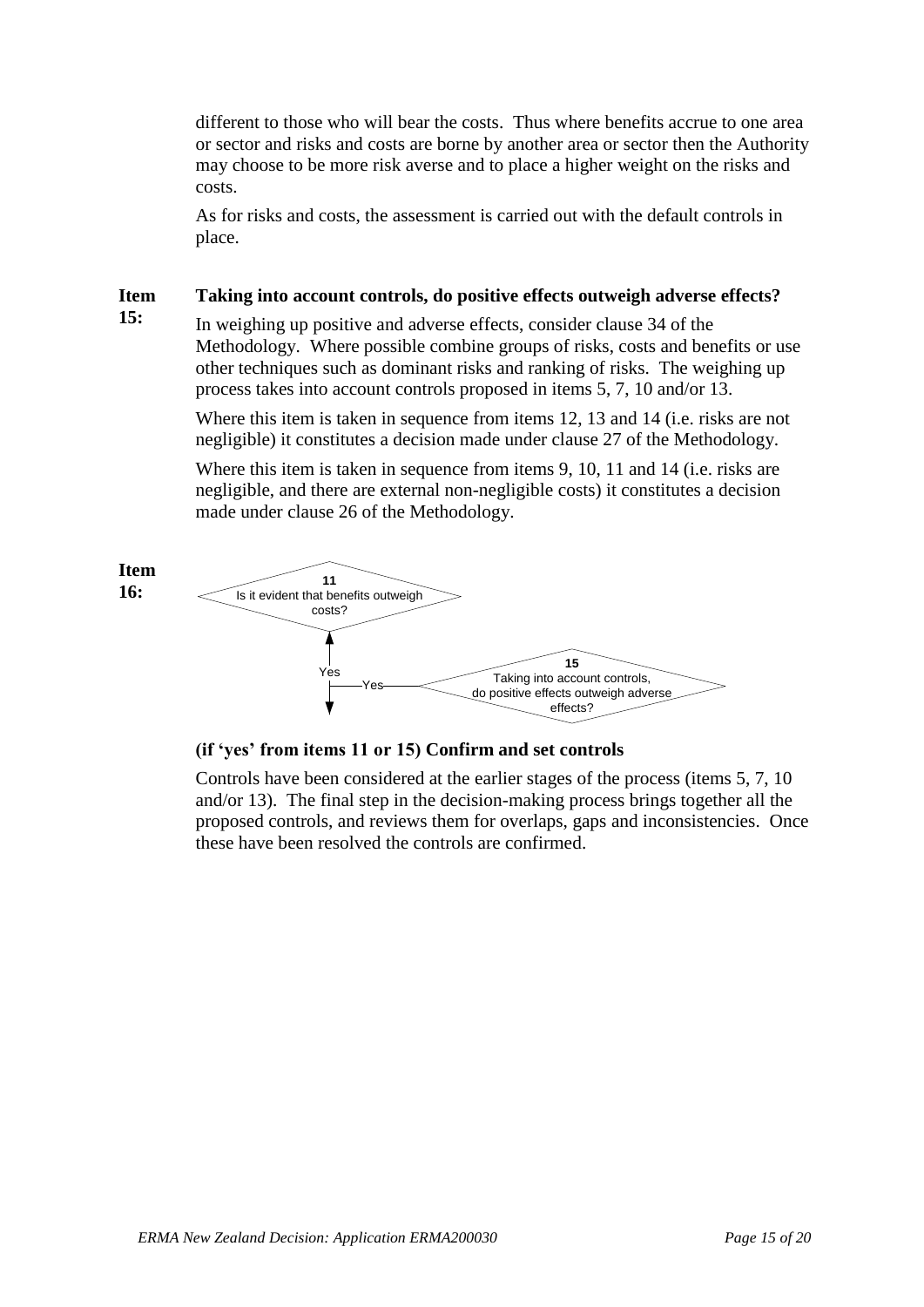# **Appendix 2: Controls for NTNCS2**

*Note: Please refer to the regulations for the requirements prescribed for each control and the modifications listed as set out in section 4 of this document.*

| <b>Control</b><br>Code <sup>9</sup>                    | Regulation <sup>10</sup>     | <b>Topic</b>                                                                                      | <b>Variations</b>                                                       |
|--------------------------------------------------------|------------------------------|---------------------------------------------------------------------------------------------------|-------------------------------------------------------------------------|
|                                                        |                              | Flammable substances (Classes 1 to 5) Regulations 2001                                            |                                                                         |
| F2                                                     | 8                            | General public transportation<br>restrictions and requirements for<br>all class 1 to 5 substances | Controls F2 and T7 are combined                                         |
| F6                                                     | 60-72                        | Requirements to prevent<br>unintended ignition of class 2.1.1,<br>2.1.2 and 3.1 substances        |                                                                         |
| F11                                                    | 76                           | Segregation of incompatible<br>substances                                                         |                                                                         |
|                                                        |                              | Hazardous Substances (Classes 6, 8, and 9 Controls) Regulations 2001                              |                                                                         |
| T1                                                     | 11-27                        | Limiting exposure to toxic<br>substances                                                          | No ADE, PDE or TEL values are set<br>at this time                       |
| T <sub>2</sub>                                         | 29, 30                       | Controlling exposure in places of<br>work                                                         | WES values are set for Components<br>D, E and F                         |
| T3, E5                                                 | 5, 6                         | Requirements for keeping records<br>of use                                                        | Controls T3 and E5 are combined                                         |
| T4, E6                                                 | $\overline{7}$               | Requirements for equipment used<br>to handle hazardous substances                                 | Controls T4 and E6 are combined                                         |
| T <sub>5</sub>                                         | 8                            | Requirements for protective<br>clothing and equipment                                             |                                                                         |
| T7                                                     | 10                           | Restrictions on the carriage of<br>toxic or corrosive substances on<br>passenger service vehicles | Controls F2 and T7 are combined                                         |
| E1                                                     | 32-45                        | Limiting exposure to ecotoxic<br>substances through the setting of<br><b>EELs</b>                 | No EEL values are set at this time<br>and the default EELs are deleted. |
| Hazardous Substances (Identification) Regulations 2001 |                              |                                                                                                   |                                                                         |
| I <sub>1</sub>                                         | 6, 7, 32-35, 36<br>$(1)-(7)$ | General identification<br>requirements                                                            |                                                                         |
|                                                        |                              | Regulation $6$ – Identification<br>duties of suppliers                                            |                                                                         |
|                                                        |                              | Regulation $7$ – Identification                                                                   |                                                                         |

**Table A2.1: Controls for NTNCS2 – codes, regulations and variations.**

1

<sup>&</sup>lt;sup>9</sup> Note: The numbering system used in this column relates to the coding system used in the ERMA New Zealand Controls Matrix. This links the hazard classification categories to the regulatory controls triggered by each category. It is available from the ERMA New Zealand website [www.ermanz.govt.nz/resources](http://www.ermanz.govt.nz/resources) and is also contained in the ERMA New Zealand User Guide to the HSNO Control Regulations.

 $10$  These Regulations form the controls applicable to this substance. Refer to the cited Regulations for the formal specification, and for definitions and exemptions.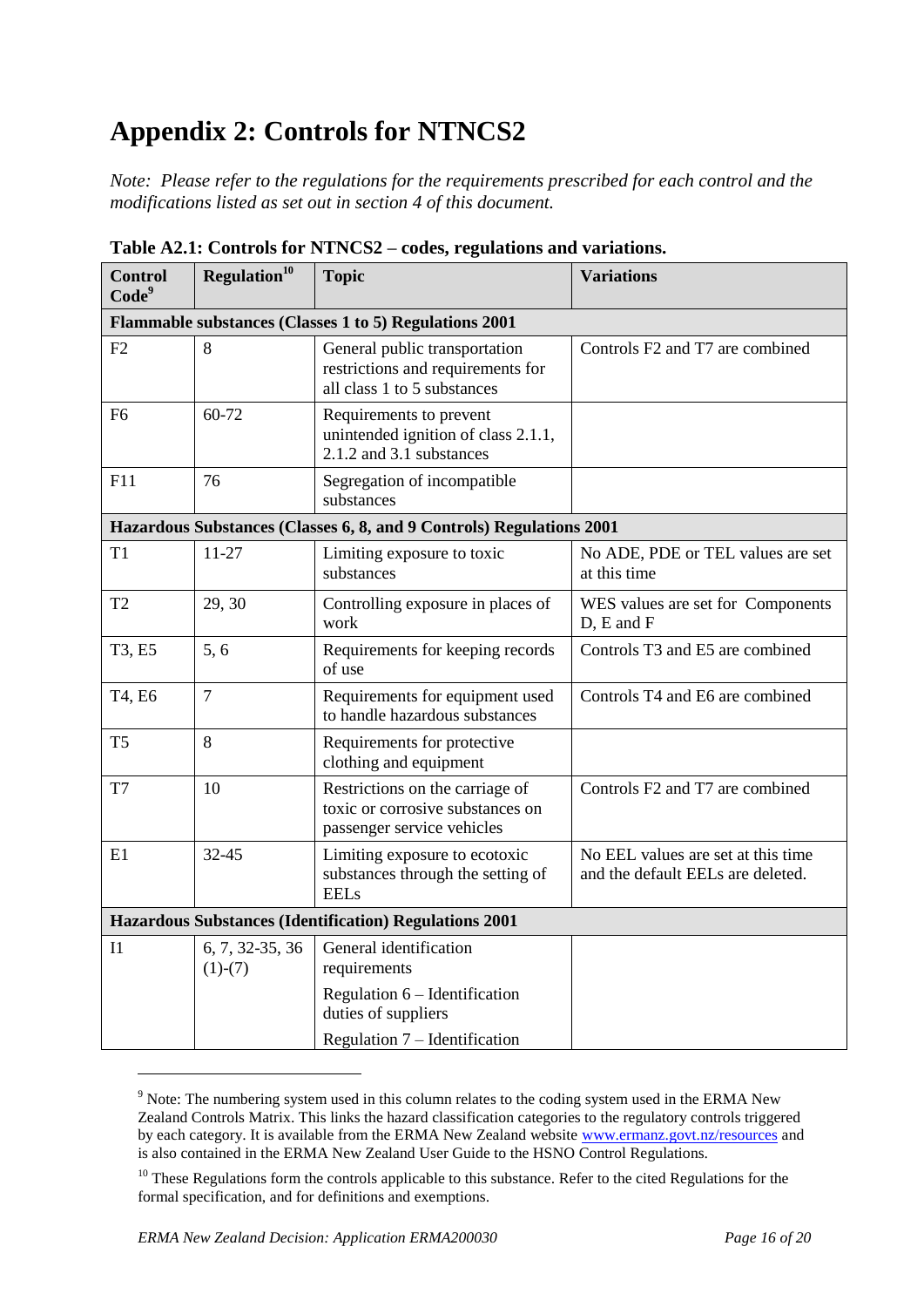| <b>Control</b><br>Code <sup>9</sup> | Regulation <sup>10</sup> | <b>Topic</b>                                                                                   | <b>Variations</b>                                                  |                                                             |
|-------------------------------------|--------------------------|------------------------------------------------------------------------------------------------|--------------------------------------------------------------------|-------------------------------------------------------------|
|                                     |                          | duties of persons in charge<br>Regulations 32 and 33 –<br>Accessibility of information         |                                                                    |                                                             |
|                                     |                          | Regulations 34, 35, 36(1)-(7) –<br>Comprehensibility, Clarity and<br>Durability of information |                                                                    |                                                             |
| I3                                  | 9                        | Priority identifiers for ecotoxic<br>substances                                                |                                                                    |                                                             |
| I <sub>5</sub>                      | 11                       | Priority identifiers for flammable<br>substances                                               |                                                                    |                                                             |
| I <sub>9</sub>                      | 18                       | Secondary identifiers for all<br>hazardous substances                                          |                                                                    |                                                             |
| I11                                 | 20                       | Secondary identifiers for ecotoxic<br>substances                                               |                                                                    |                                                             |
| I13                                 | 22                       | Secondary identifiers for<br>flammable substances                                              |                                                                    |                                                             |
| <b>I16</b>                          | 25                       | Secondary identifiers for toxic<br>substances                                                  | Revised cut-offs for component<br>labelling required by Regulation |                                                             |
| I17                                 | 26                       | Use of Generic Names                                                                           | 25(e)                                                              |                                                             |
| <b>I18</b>                          | 27                       | Use of Concentration Ranges                                                                    | <b>HSNO</b><br><b>Classification of</b><br>Component               | <b>Concentration</b><br><b>Cut-off for</b><br>Label $(\% )$ |
|                                     |                          |                                                                                                | 6.5A, 6.5B                                                         | $0.1^{11}$                                                  |
|                                     |                          |                                                                                                | 6.6A, 6.7A                                                         | 0.1                                                         |
|                                     |                          |                                                                                                | 6.6B, 6.7B                                                         | $\mathbf{1}$                                                |
|                                     |                          |                                                                                                | 6.8A, 6.8C                                                         | 0.3                                                         |
|                                     |                          |                                                                                                | 6.8B                                                               | 3                                                           |
|                                     |                          |                                                                                                | 6.9A, 6.9B                                                         | 10                                                          |
| I19                                 | 29-31                    | Alternative information in certain<br>cases                                                    |                                                                    |                                                             |
|                                     |                          | Regulation 29 – Substances in<br>fixed bulk containers or bulk<br>transport containers         |                                                                    |                                                             |
|                                     |                          | Regulation 30 – Substances in<br>multiple packaging                                            |                                                                    |                                                             |
|                                     |                          | Regulation $31 -$ Alternative<br>information when substances are<br>imported                   |                                                                    |                                                             |
| I21                                 | 37-39, 47-50             | Documentation required in places<br>of work                                                    |                                                                    |                                                             |
|                                     |                          | Regulation 37 – Documentation                                                                  |                                                                    |                                                             |

<sup>&</sup>lt;sup>11</sup> Identification of sensitising components may be required below the 0.1% level if a lower value has been used for classification.

1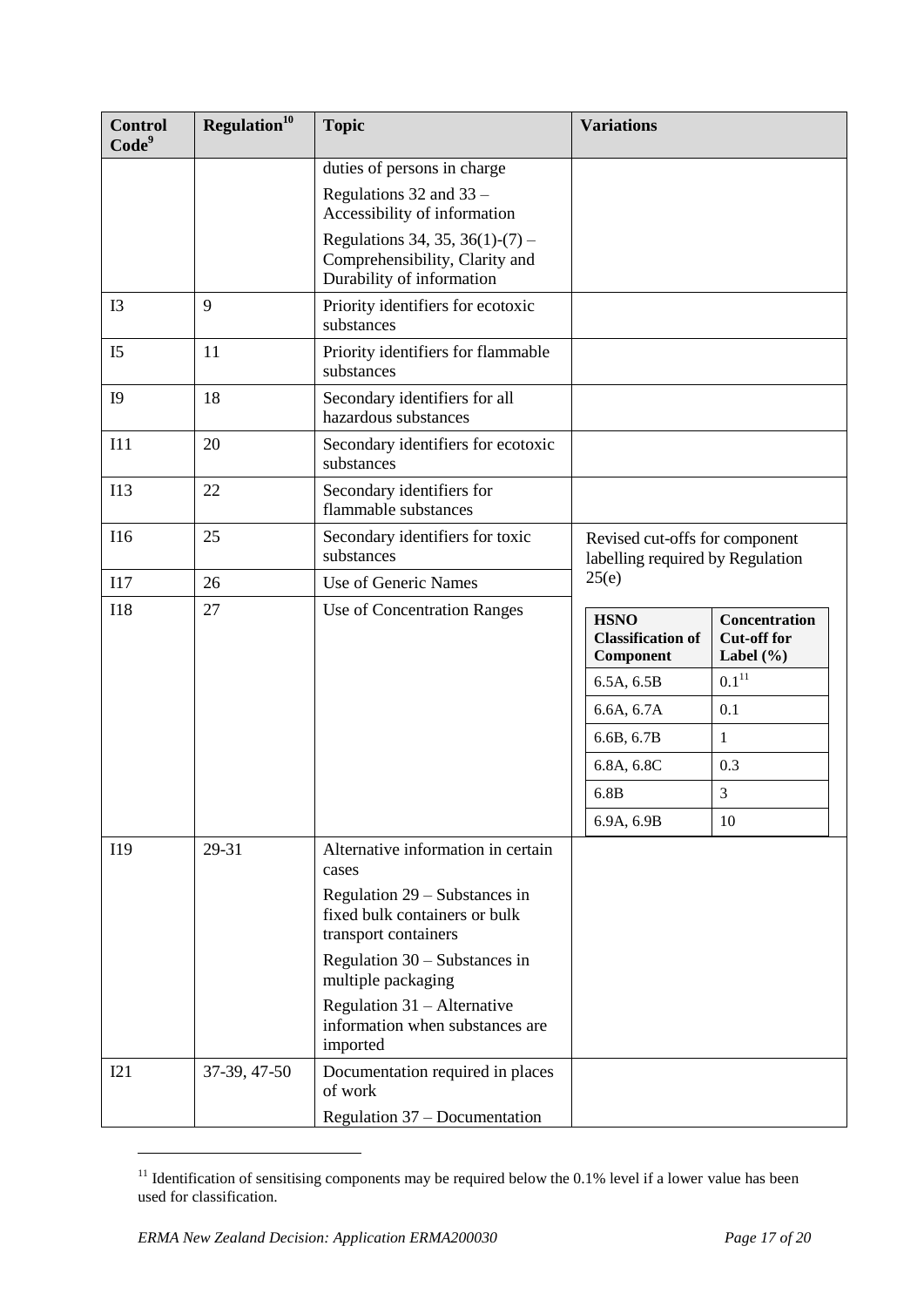| <b>Control</b><br>Code <sup>9</sup> | Regulation <sup>10</sup> | <b>Topic</b>                                                                                         | <b>Variations</b>             |
|-------------------------------------|--------------------------|------------------------------------------------------------------------------------------------------|-------------------------------|
|                                     |                          | duties of suppliers                                                                                  |                               |
|                                     |                          | Regulation 38 - Documentation<br>duties of persons in charge of<br>places of work                    |                               |
|                                     |                          | Regulation 39 – General content<br>requirements for documentation                                    |                               |
|                                     |                          | Regulation $47$ – Information not<br>included in approval                                            |                               |
|                                     |                          | Regulation 48 – Location and<br>presentation requirements for<br>documentation                       |                               |
|                                     |                          | Regulation $49 - Doc$ umentation<br>requirements for vehicles                                        |                               |
|                                     |                          | Regulation $50 -$ Documentation to<br>be supplied on request                                         |                               |
| I23                                 | 41                       | Specific documentation<br>requirements for ecotoxic<br>substances                                    |                               |
| I25                                 | 43                       | Specific documentation<br>requirements for flammable<br>substances                                   |                               |
| <b>I28</b>                          | 46                       | Specific documentation<br>requirements for toxic substances                                          |                               |
| I29                                 | 51, 52                   | Signage requirements                                                                                 |                               |
|                                     |                          | <b>Hazardous Substances (Packaging) Regulations 2001</b>                                             |                               |
| P <sub>1</sub>                      | 5, 6, 7(1), 8            | General packaging requirements                                                                       |                               |
|                                     |                          | Regulation $5 -$ Ability to retain<br>contents                                                       |                               |
|                                     |                          | Regulation 6 – Packaging<br>markings                                                                 |                               |
|                                     |                          | Regulation $7(1)$ – Requirements<br>when packing hazardous substance                                 |                               |
|                                     |                          | Regulation $8 -$ Compatibility                                                                       |                               |
|                                     |                          | Regulation 9A and 9B - Large<br>Packaging                                                            |                               |
| P <sub>3</sub>                      | 9                        | Packaging requirements for<br>substances packed in limited<br>quantities                             |                               |
| P13, P15                            | 19, 21                   | Packaging requirements for toxic<br>and ecotoxic substances                                          | Controls P13 and P15 combined |
| PG <sub>3</sub>                     | Schedule 3               | The tests in Schedule 3 correlate to<br>packaging requirements of UN<br>Packing Group III (UN PGIII) |                               |
| PS4                                 | Schedule 4               | This schedule describes the<br>minimum packaging requirements<br>that must be complied with when a   |                               |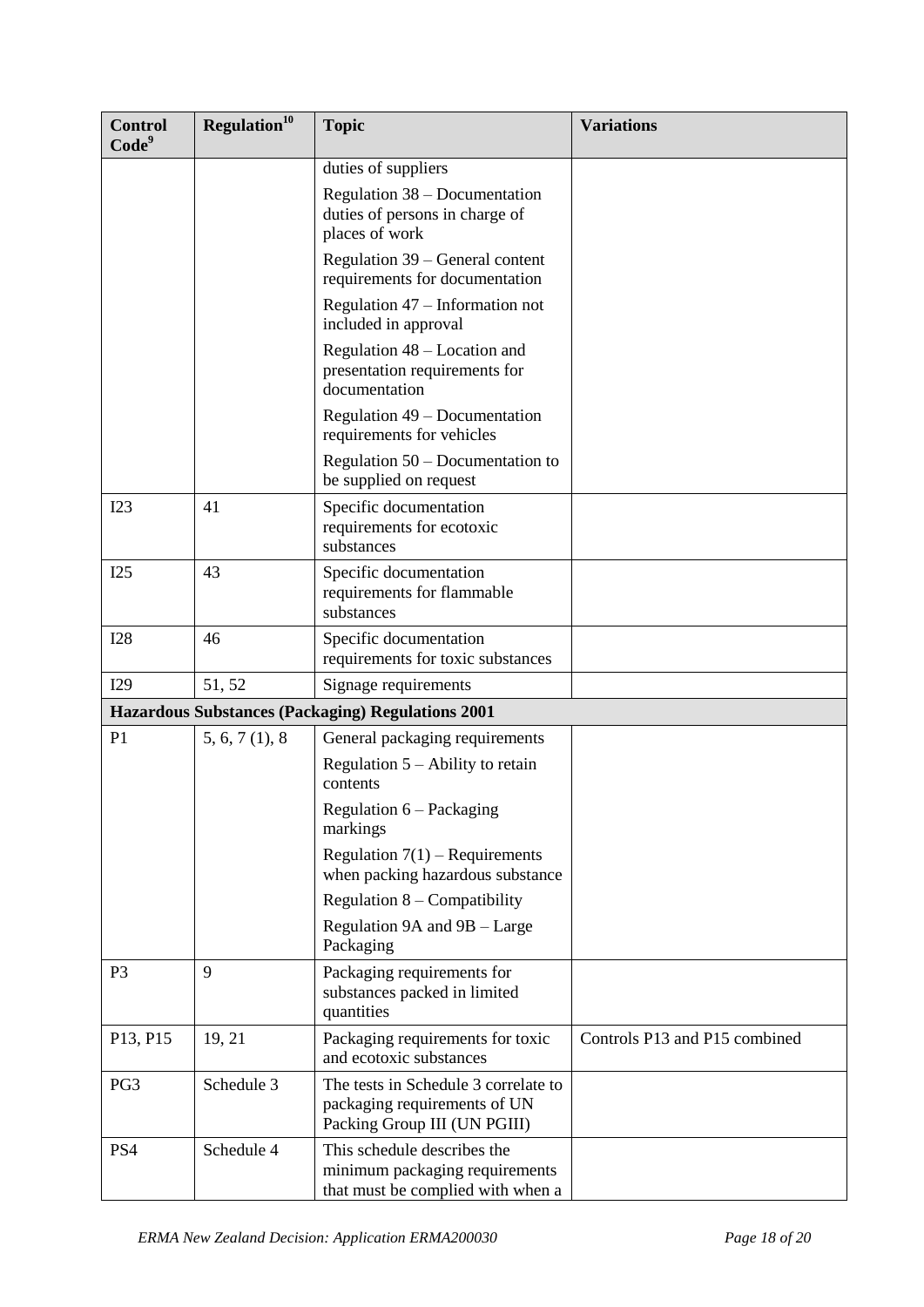| <b>Control</b><br>Code <sup>9</sup>                 | Regulation <sup>10</sup> | <b>Topic</b>                                                                                          | <b>Variations</b>                                                                                                                                                                                                                                                                                                                                                                                                                                                                                                                                                  |
|-----------------------------------------------------|--------------------------|-------------------------------------------------------------------------------------------------------|--------------------------------------------------------------------------------------------------------------------------------------------------------------------------------------------------------------------------------------------------------------------------------------------------------------------------------------------------------------------------------------------------------------------------------------------------------------------------------------------------------------------------------------------------------------------|
|                                                     |                          | substance is packaged in limited<br>quantities                                                        |                                                                                                                                                                                                                                                                                                                                                                                                                                                                                                                                                                    |
|                                                     |                          | <b>Hazardous Substances (Disposal) Regulations 2001</b>                                               |                                                                                                                                                                                                                                                                                                                                                                                                                                                                                                                                                                    |
| D <sub>2</sub> , D <sub>4</sub> ,<br>D <sub>5</sub> | 6, 8, 9                  | Disposal requirements for<br>flammable, toxic, corrosive and<br>ecotoxic substances                   | Controls D2, D4 and D5 are<br>combined                                                                                                                                                                                                                                                                                                                                                                                                                                                                                                                             |
| D <sub>6</sub>                                      | 10                       | Disposal requirements for<br>packages                                                                 |                                                                                                                                                                                                                                                                                                                                                                                                                                                                                                                                                                    |
| D7                                                  | 11, 12                   | Disposal information requirements                                                                     |                                                                                                                                                                                                                                                                                                                                                                                                                                                                                                                                                                    |
| D <sub>8</sub>                                      | 13, 14                   | Disposal documentation<br>requirements                                                                |                                                                                                                                                                                                                                                                                                                                                                                                                                                                                                                                                                    |
|                                                     |                          | Hazardous Substances (Emergency Management) Regulations 2001                                          |                                                                                                                                                                                                                                                                                                                                                                                                                                                                                                                                                                    |
| EM1                                                 | $6, 7, 9-11$             | Level 1 emergency management<br>information: General<br>requirements                                  |                                                                                                                                                                                                                                                                                                                                                                                                                                                                                                                                                                    |
| EM <sub>6</sub>                                     | 8(e)                     | Information requirements for toxic<br>substances                                                      |                                                                                                                                                                                                                                                                                                                                                                                                                                                                                                                                                                    |
| EM7                                                 | 8(f)                     | Information requirements for<br>ecotoxic substances                                                   |                                                                                                                                                                                                                                                                                                                                                                                                                                                                                                                                                                    |
| EM <sub>8</sub>                                     | 12-16, 18-20             | Level 2 emergency management<br>documentation requirements                                            |                                                                                                                                                                                                                                                                                                                                                                                                                                                                                                                                                                    |
| EM9                                                 | 17                       | Additional information<br>requirements for flammable<br>oxidising substances and organic<br>peroxides |                                                                                                                                                                                                                                                                                                                                                                                                                                                                                                                                                                    |
| <b>EM10</b>                                         | $21 - 24$                | Fire extinguisher requirements                                                                        |                                                                                                                                                                                                                                                                                                                                                                                                                                                                                                                                                                    |
| <b>EM11</b>                                         | 25-34                    | Level 3 emergency management<br>requirements – emergency<br>response plans                            |                                                                                                                                                                                                                                                                                                                                                                                                                                                                                                                                                                    |
| <b>EM12</b>                                         | $35-41$                  | Level 3 emergency management<br>requirements: secondary<br>containment                                | The following subclauses shall be<br>added after subclause (3) of<br>regulation 36:<br>(4)<br>For the purposes of this<br>regulation, and regulations 37<br>to 40, where this substance is<br>contained in pipework that is<br>installed and operated so as to<br>manage any loss of containment<br>in the pipework it-<br>is not to be taken into<br>$\left(a\right)$<br>account in determining<br>whether a place is required<br>to have a secondary<br>containment system; and<br>is not required to be located<br>(b)<br>in a secondary containment<br>system. |